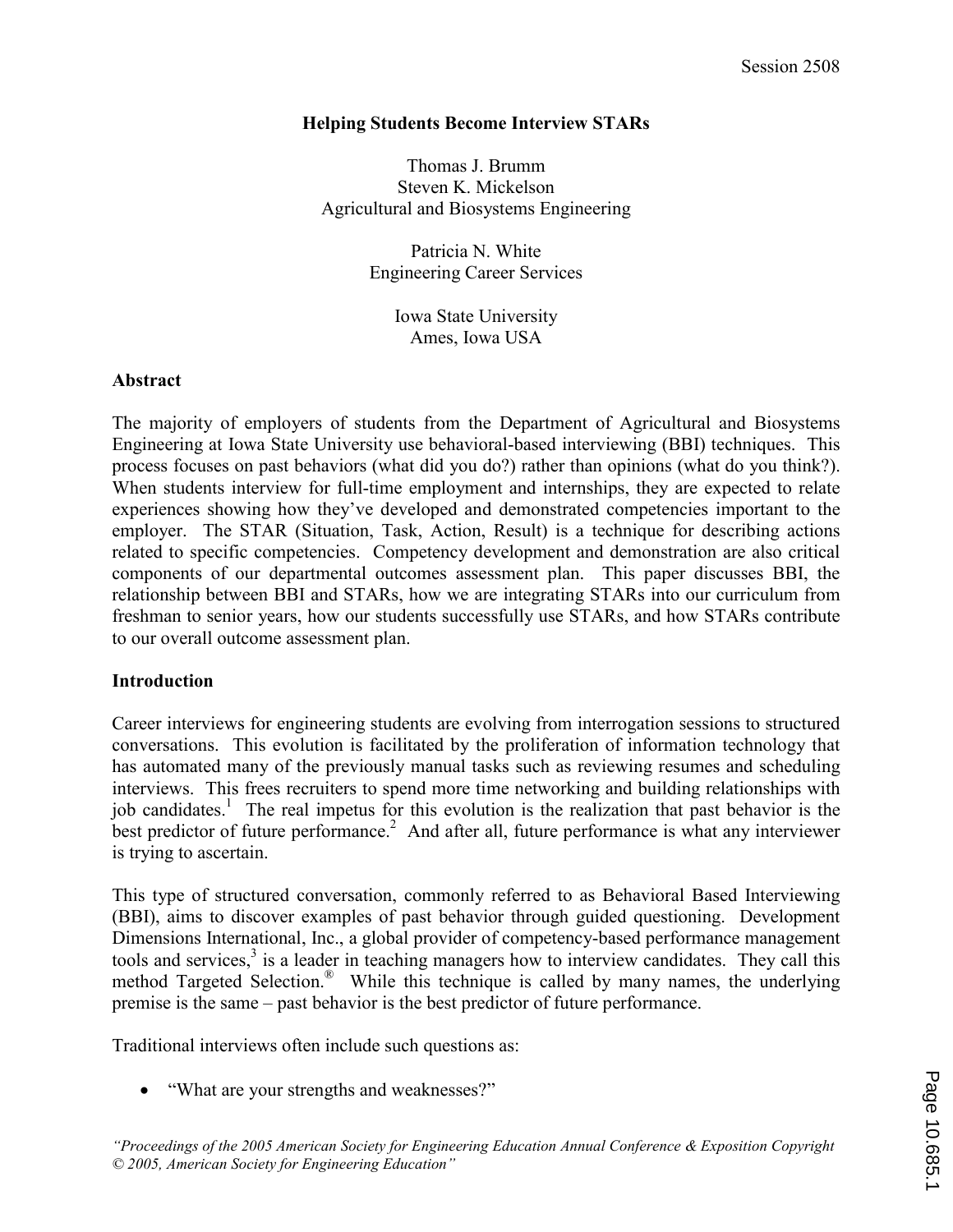- "Why are you interested in working for us?"
- "Tell me about yourself?"

While the answers may be interesting, they are opinions (even when answered truthfully) and may or may not predict future performance.

BBI, however, emphasizes past performance and behaviors. Questions in a BBI setting might include:

- "Think of an occasion when you had to deal with a difficult co-worker."
- "Tell me about a difficult situation when it was desirable for you to keep a positive attitude. What did you do?"
- "Give me a specific example of a time when you used good judgment and logic in solving a problem."

In BBI, the interviewer gains detailed job-related examples from a candidate, and to assess past performance and competencies. This generates specific details about candidates' experiences. It prompts the candidate to provide more than "canned" responses and focuses the interview on past actions, not perceptions. The interviewer can use follow-up questions to clarify an answer or to probe deeper.

Figure 1 gives a comparison of the "traditional" interviewing and BBI. The traditional interview seeks to reveal personality traits, whereas BBI looks for demonstrations of competencies. Competencies are application of knowledge, skills, attitudes and values, and behaviors<sup>4</sup> and are now the focus of many companies' hiring and employee assessment processes. Typical competencies might include innovation, analysis and judgment, teamwork, and communication. By assessing competencies, the interviewer increases the consistency among interviews and has less chance of introducing interviewer bias, and allows the interviewer to make decisions based on standard, objective assessment criteria.

Career specialists suggest that applicants answer BBI-type questions through the use of a STAR. A STAR is an example of a past behavior which includes a situation or task, the specific action taken, and the result of the action<sup>5</sup>. Table 1 gives an example of a student STAR that might be used to answer the question, "Tell me about a time when you showed initiative." The student showed initiative by taking a proactive approach, acting beyond what was required.

BBI is a technique used by companies across nearly all industries, and engineering in particular. Anecdotal evidence suggests that over 80% of the companies interviewing Iowa State students for engineering positions use BBI to some degree. Helping students prepare for BBI experiences is not so widespread. Certainly, career services across the country try to assist students in the BBI process. If you google "behavioral based interviewing," you will find a number of career sites, at colleges and private companies, that offer BBI information and strategies. Little has been done to incorporate BBI and STARs into engineering curricula to help students prepare for the hiring process, the culmination of their college educational experience.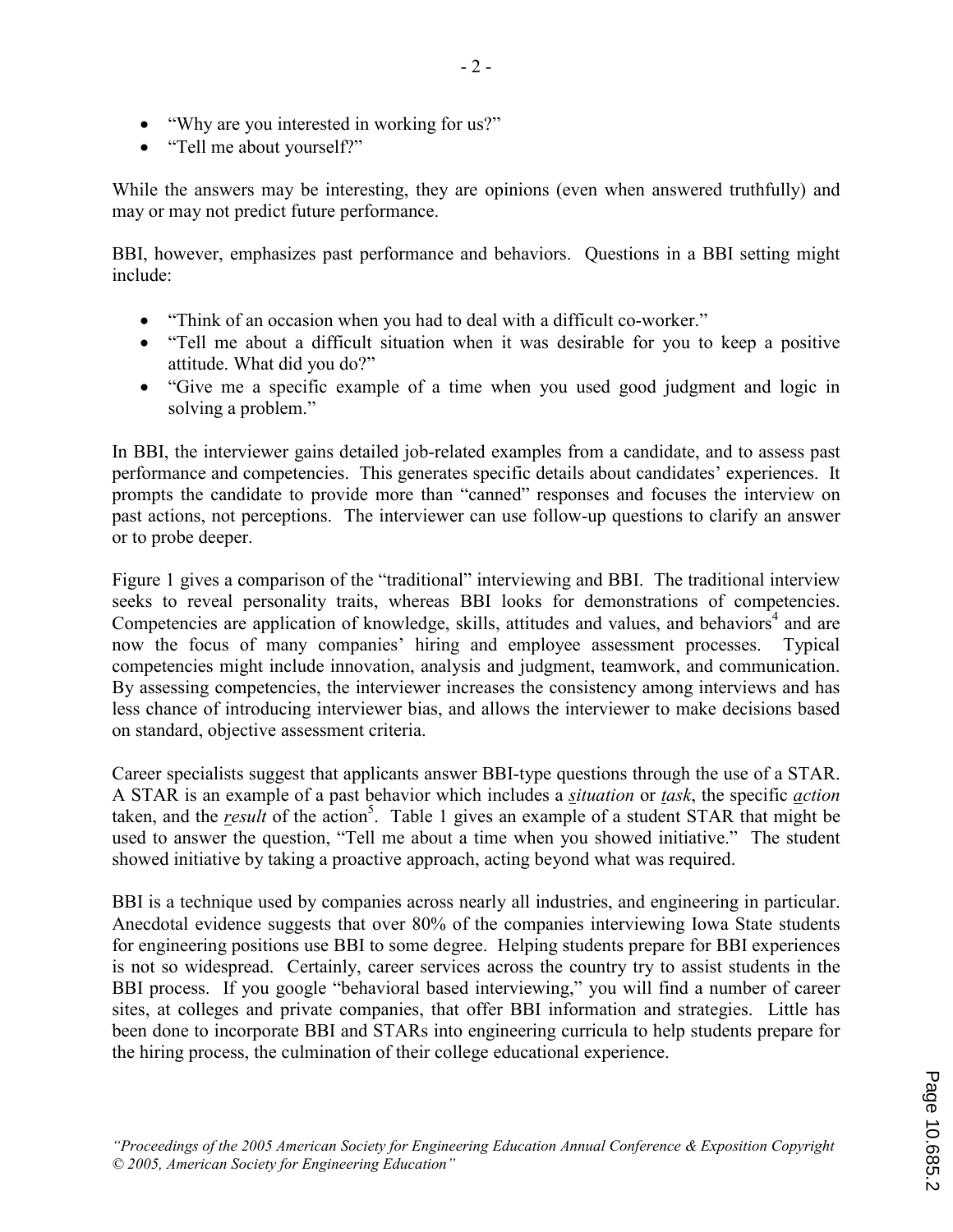BBI and STARs complement the new directions taken by the Agricultural and Biosystems Engineering (ABE) program at Iowa State University. The foundation of our outcomes assessment process<sup> $6$ </sup> is the evaluation of fourteen competencies (Table 2) through electronic portfolios<sup>7</sup> (ePortfolios), co-op and internship evaluations<sup>8</sup> and evaluations of ABE graduates two years post-graduation.

## Integrating STARs into the Curriculum

STARs are integrated into the ABE undergraduate curriculum during the first semester in both of our Agricultural Engineering (AE) and Agricultural Systems Technology (AST) programs. Both programs have a first semester orientation class (Engr 101 and AST 110) that meets for one hour each week for fifteen weeks. Both orientation classes have integrated two periods on BBI and **STARs**.

During the first period students are introduced to fourteen ISU Competencies that are used to in our learning outcomes assessment process. Students are asked to read and reflect on the descriptions of the seven of these core workplace competencies: Engineering Knowledge, General Knowledge, Analysis and Judgment, Communication, Continuous Learning, Initiative, and Teamwork. Next, students are asked to write a STAR for three of the seven core competencies, making sure that they describe their STAR completely enough to demonstrate the competency.

During the second period students are asked to analyze a company job description in order to determine the workplace competencies necessary for resume development/modification, interview STAR preparation, and ultimately career success. After analyzing the job descriptions for key phrases that relate to the competencies, the student chooses one of the more frequently mentioned competencies to develop a STAR for interviewing preparation.

During the second semester for each program, a one credit "experiencing" course is taught to expose our students in a hands-on, interactive way to each of the programs options. In order to continue the focus on BBI and STARs, a STAR development for each competency is assigned each week for the students to complete. All 14 competencies are covered during the semester. Since the class is broken up into peer groups, group discussion and evaluation takes place each week related to the STARs. Each STAR is then uploaded to the student's electronic portfolio (ePortfolio).

## Student Use of STARs

After the first year in the program, our students are well prepared for BBI. Students can refer to their freshman assignments to help prepare for co-op, internship, or summer employment interviews. Students will also be asked to reference their STARs to update or replace them as they gain new work or life experiences that better demonstrate a certain competency. One important benefit of having students complete STARs is that they reflect on their past experiences to chart their future academic and life direction. Since the students store these in the ePortfolios, they are easily accessible to make additions and update their STARs.

Page 10.685.3 Page 10.685.3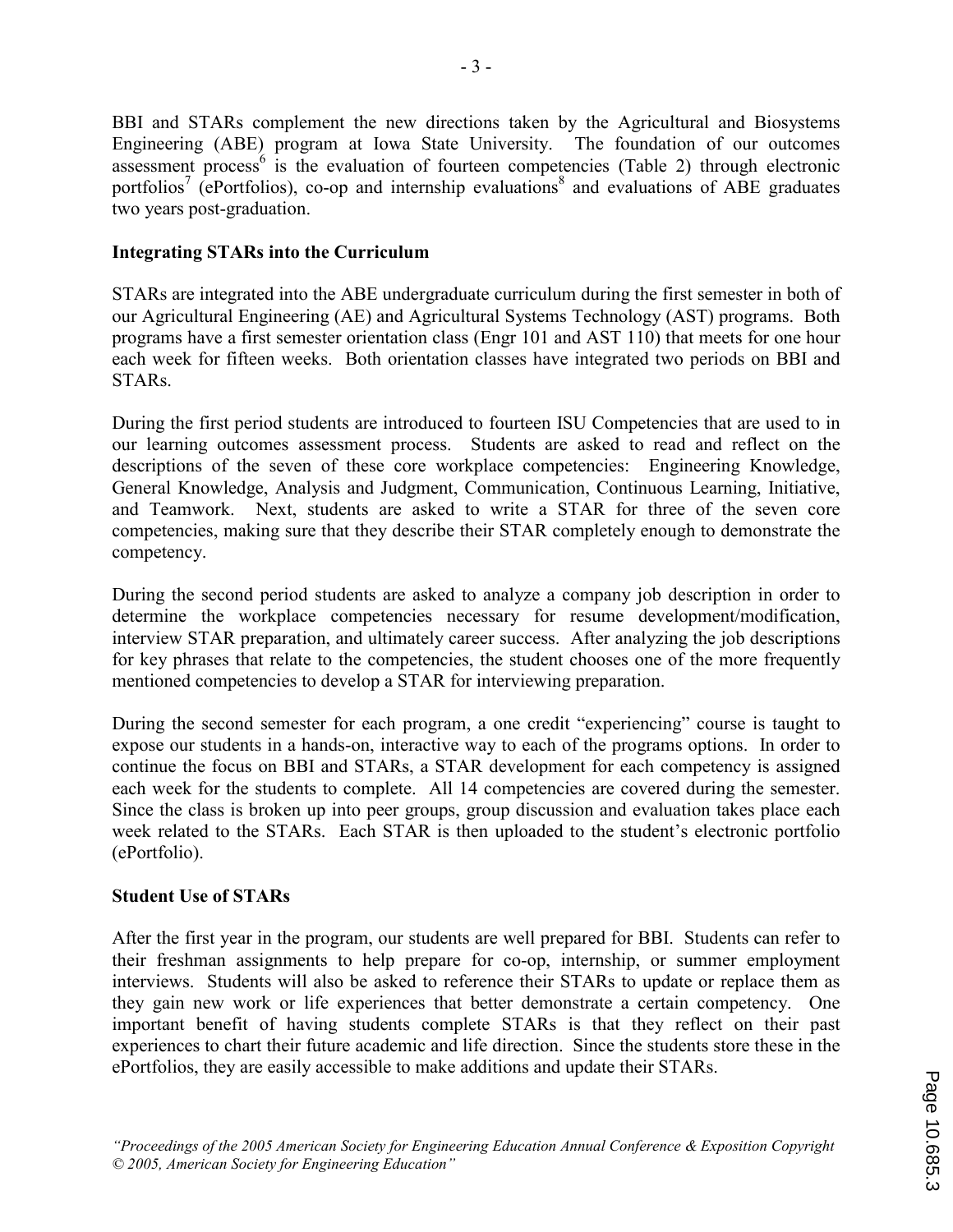#### Outcomes Assessment and STARs

Our departmental outcomes assessment process is based on competencies and STARs are essentially a demonstration of a particular competency. STARs are used by students as artifacts in their ePortfolio. A student's ePortfolio is a collection of artifacts that demonstrate the development of the fourteen ISU competencies. Other artifacts could be, for example, classwork, design projects, and/or video of presentations.

An ePortfolio consisting entirely of STARs would not be an acceptable demonstration that a student has developed the competencies. There needs to be examples of actual student work that provide verification that the competency was achieved. However, some experiences may be difficult to present in any other manner, as the demonstration of a competency may not result in an artifact that could be loaded into an electronic database.

As students begin to create their ePortfolios, they generally have not had enough experiences to generate enough artifacts to cover all the competencies. STARs fill that gap nicely. It gives the students something to fill the "holes," and provides them with the opportunity to reflect upon and learn from the experiences. Many of the STARs initially placed in the portfolio would likely be replaced by more concrete artifacts as time goes on.

#### Summary

Behavioral-based interviewing (BBI) is based on the theory that past behavior is the best predictor of future performance. Many interviewers use BBI to gain detailed job-related examples from a candidate, and to assess past performance and competencies. One technique of preparing for BBI experiences is to use STARs - examples of competency demonstrations that include a situation or task, the specific action taken, and the result of the action.

Students in our department, starting their freshman year, develop a "library" of STARs that encompass the fourteen competencies central to our outcomes assessment program. Students develop, reflect upon, and update these STARs through their academic careers. They include them in their electronic portfolios. They use their STARs to prepare for career interviews that use BBI.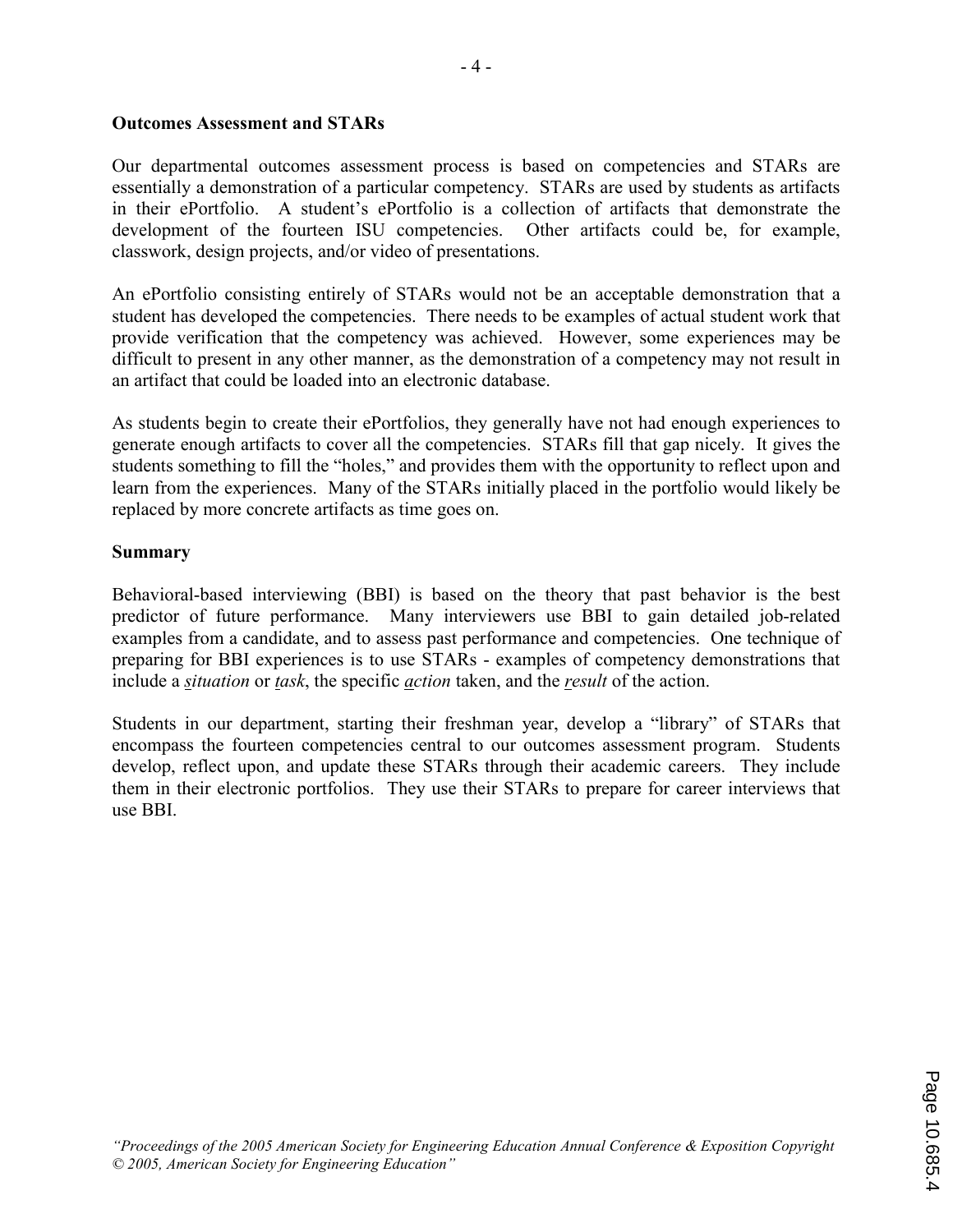### **REFERENCES**

- 1. Burton, Scott E., "White Paper The Realization of Human Capital Advantage Through Recruiting and Selection," Development Dimensions International, Pittsburgh, PA, 2003.
- 2. Byham, W.C. and D. Pickett, "Landing the Job You Want," DDI Press, Pittsburgh, PA, 1997, p vii.
- 3. Development Dimensions International, Inc., <http://www.ddiworld.com>, accessed September 27, 2004.
- 4. Elwell, P., The Self-Regarding Institution: Information for Excellence, National Center for Higher Education Management Systems, Boulder, Colorado, 1984, pp. 45-57.
- 5. Byham, W.C. and D. Pickett, "Landing the Job You Want," DDI Press, Pittsburgh, PA, 1997, p viii.
- 6. Brumm, T. J., S. K. Mickelson, B. L. Steward and A. L. Kaleita-Forbes, "Competency-based outcomes assessment for agricultural engineering programs," International Journal of Engineering Education, 2004, in press.
- 7. Brumm, T.J., A. Ellertson and S.K. Mickelson, "Using ePortfolios to Develop and Assess ABET-Aligned Competencies," Proceedings of the Annual Meeting of the American Society for Engineering Education, American Society for Engineering Education, Nashville, TN, June 2003.
- 8. Mickelson, S.K., T.J. Brumm, and B.L. Steward, "Using Competency Feedback to Assess Agricultural Engineering Curriculum," Proceedings of the Annual meeting of the American Society for Engineering Education, American Society for Engineering Education, Salt Lake City, June, 2004.
- 9. Iowa State University, "Star Example," Engineering Career Services, Iowa State University, Ames, IA, http://www.eng.iastate.edu/ecs/students/STARExamples.html, accessed January 4, 2005.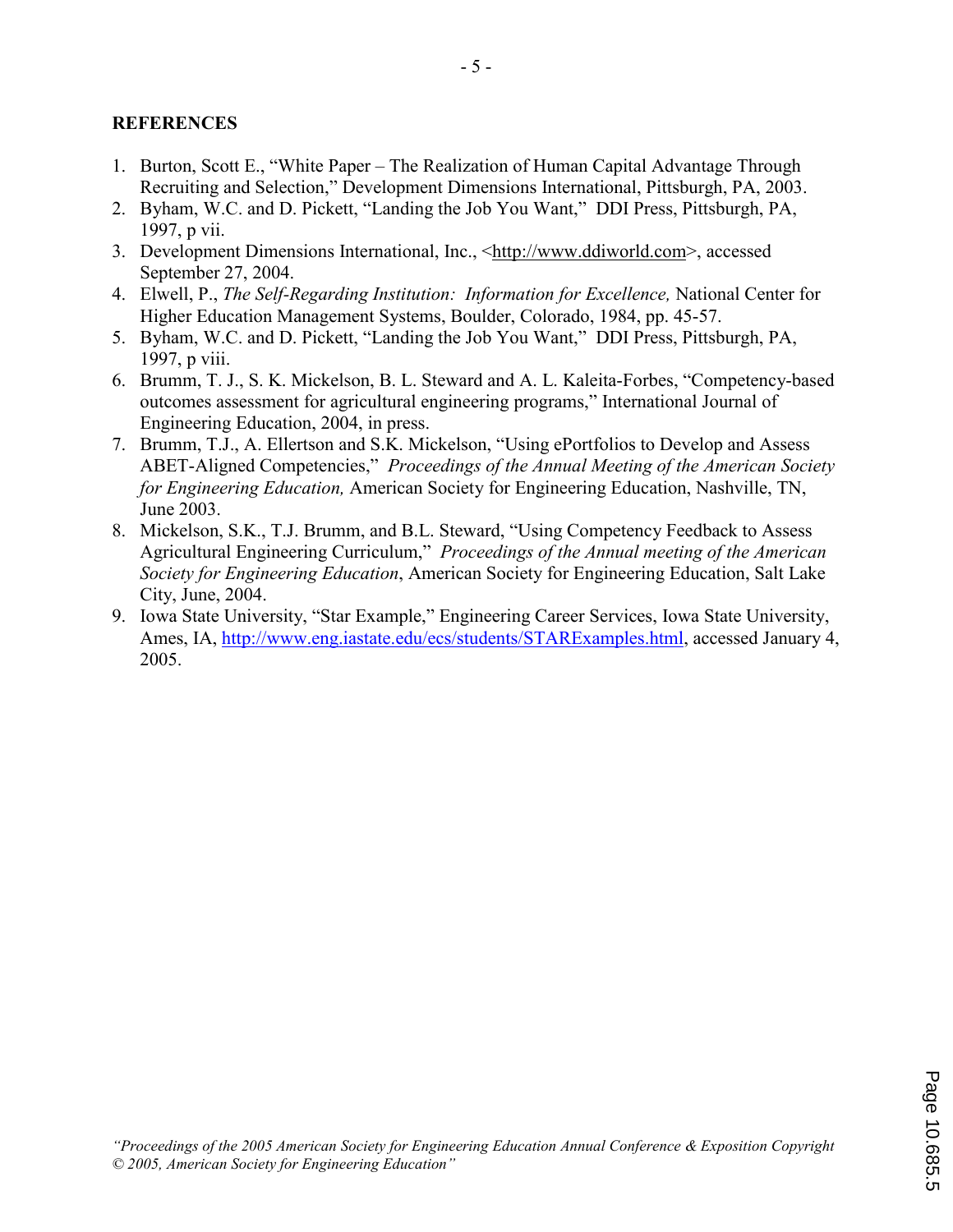

Figure 1. Comparison of traditional interviewing and behavioral-based interviewing (BBI).